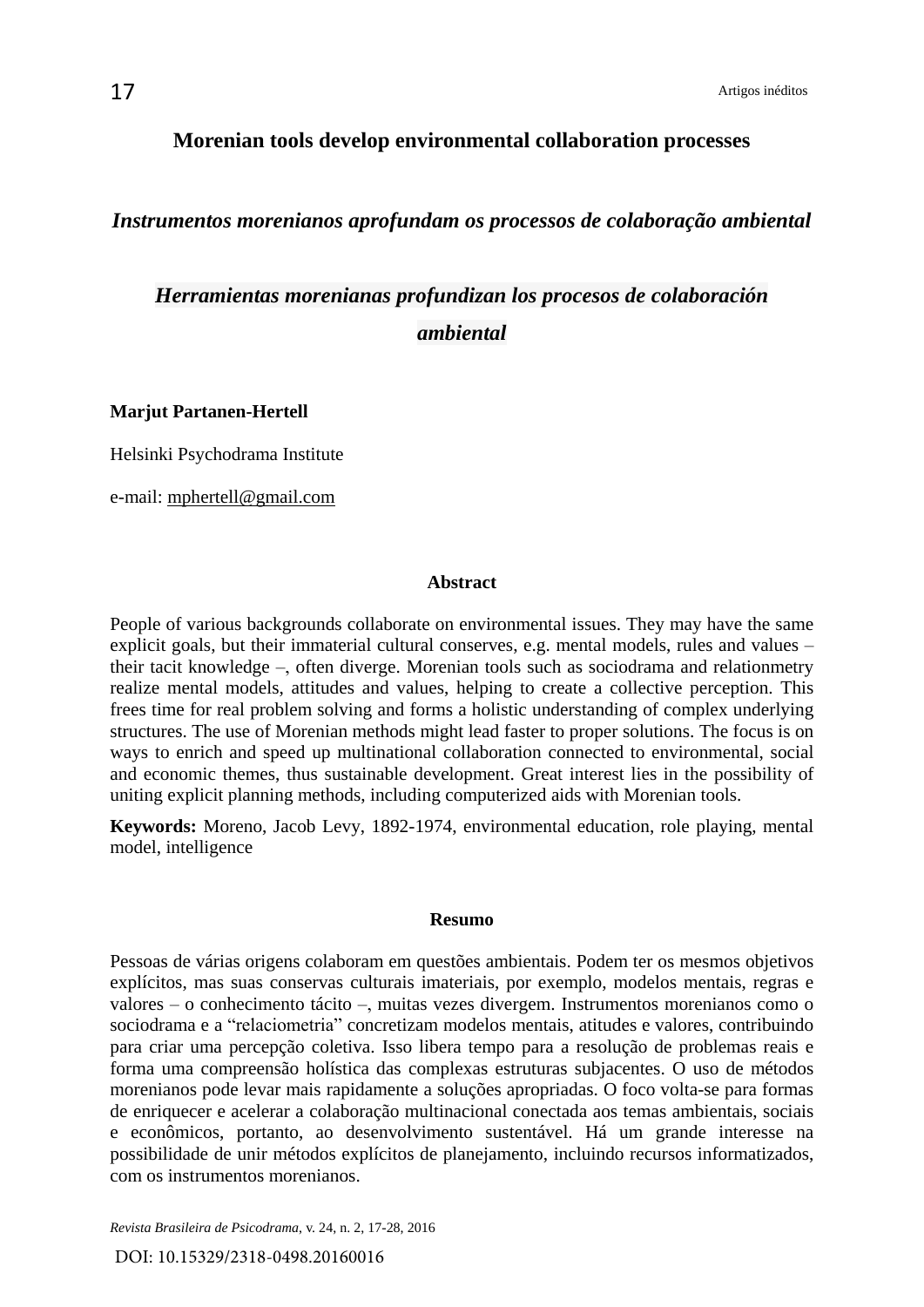**Palavras-chave:** Moreno, Jacob Levy, 1892-1974, educação ambiental, *role playing*, modelo mental, inteligência.

#### **Resumen**

Personas de diversos orígenes colaboran en cuestiones ambientales. Ellas pueden tener las mismas metas explícitas pero su conservación cultural inmaterial, por ejemplo: modelos mentales, normas y valores – conocimiento tácito –, a menudo diverge. Herramientas morenianas, como sociodrama y relacionmetría, concretizan modelos mentales, actitudes y valores, contribuyendo así a crear una percepción colectiva. Esto libera el tiempo para la resolución de problemas reales y forma una comprensión holística de las estructuras subyacentes complejas. El uso de métodos morenianos puede llevar más rápido a soluciones adaptadas. El enfoque es sobre las formas de enriquecer y acelerar la colaboración multinacional conectada a temas ambientales, sociales y económicos, de este modo el desarrollo sostenible. Hay un gran interés en la posibilidad de unir los métodos de planificación explícitos, incluyendo ayudas informatizadas, con las herramientas morenianas.

**Palabras clave:** Moreno, Jacob Levy, 1892-1974, educación ambiental, rol de tocar, modelo mental, inteligencia

### **1. INTRODUCTION**

In an international sustainability planning, research or negotiating process interpersonal communication is channeled through a multitude of professional and national languages. The participants must be ready to modify their opinions and attitudes, and accept facts from new information. Normally those processes take a lot of time and energy, and it is crucial to keep the working atmosphere open and positive.

*Morenian methods*<sup>1</sup> reach subconscious wisdom and increase internalized knowledge thus: A) enhance *systems intelligence*<sup>2</sup> and common *mental models*<sup>3</sup> for creating collective perception of problems, distribute *tacit knowledge*<sup>4</sup> and evoke new ideas, B) build a foundation for the sustainable collaboration that is required to gain successful outcomes from

<sup>&</sup>lt;sup>1</sup> Morenian methods include for example sociometry, sociodrama and role-training.

<sup>&</sup>lt;sup>2</sup> Systems intelligence involves the ability to use the human sensibilities of systems and reasoning about systems in order to adaptively carry out productive actions within and with respect to systems (Saarinen & Hämäläinen, 2010). It could be simply said that systems intelligence connects systemic awareness and sensitivity to the concept of emotional intelligence that Salovey and Mayer presented in 1990.

<sup>&</sup>lt;sup>3</sup> A *mental model* is a representation of a material or immaterial real-world system in the mind of a person. Our mental models define the way we see the world around us, and how we act in it (Senge, 1990). Mental models help a person shape their behavior in a sensible way and may save time and energy in decision-making. In this way they come close to Moreno's concept of *cultural conserves* in their immaterial form (Moreno, 1946; Partanen-Hertell, 2005). Mental models can also block us from seeing facts and solutions, thus new knowledge demands us to modify and expand them.

<sup>&</sup>lt;sup>4</sup> Tacit knowledge is known by an individual, but difficult to communicate to others, thus "we can know more than we can tell" (Polanyi, 1983/1966). This kind of knowledge often consists of traits of culture and habits or is bound to using equipment. It produces almost automatic thinking and behavior. People may not be aware of their knowledge or its usefulness to others. The transfer of tacit knowledge usually requires besides training or personal experience the personal contact, trust and a special place "Ba" (Nonaka & Takeuchi, 1995; Nonaka, Toyama & Konno, 2000). Tacit knowledge can both expand and restrict our possibilities to solve problems – the ability to examine it interactively is essential.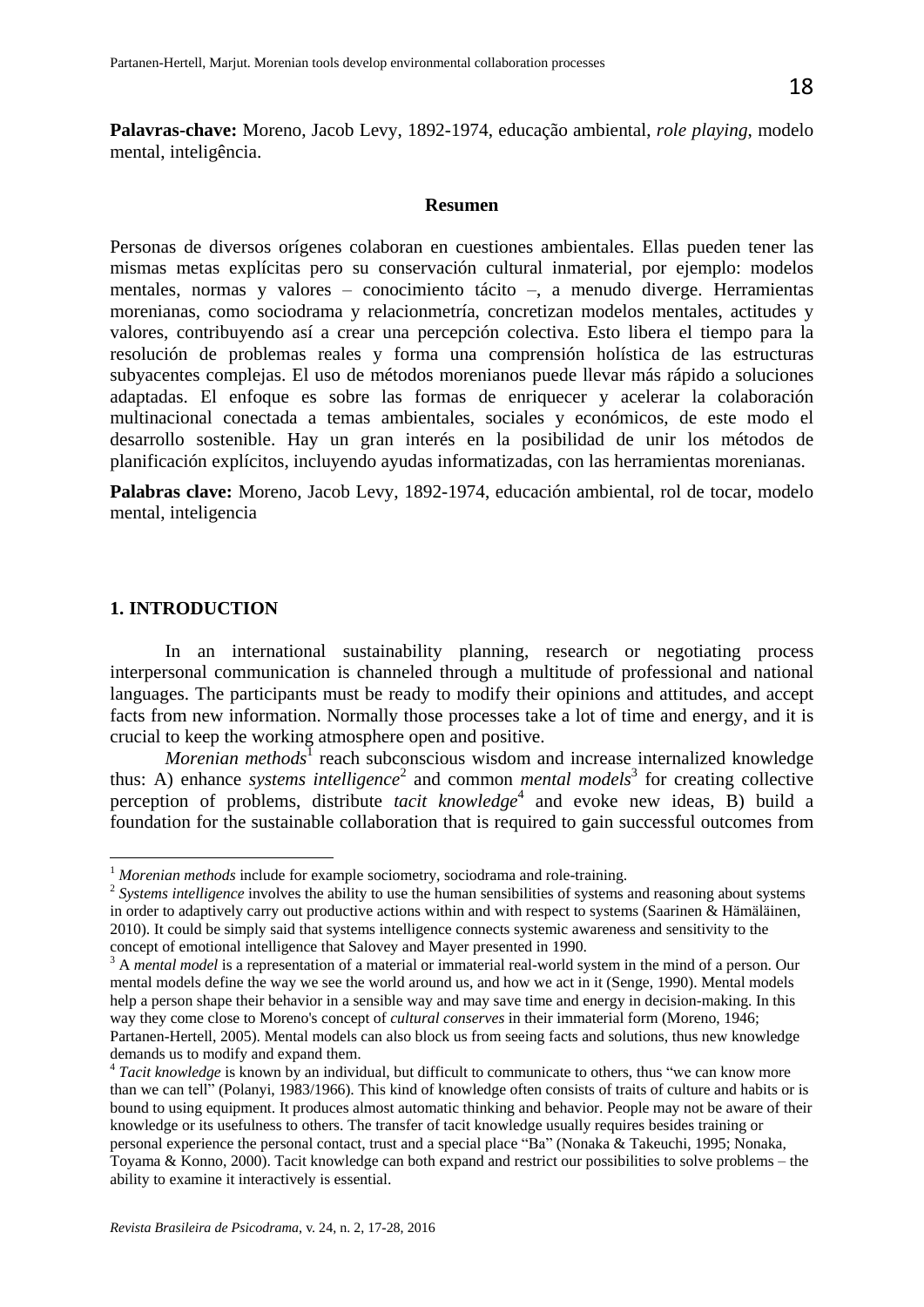New methods are needed, when sustainability issues bind together various interest groups in very complex ways connected to environmental, social and economic themes.

## **2. RELATIONMETRY**

Sociometry (Moreno, 1953) examines the relations between people. It inspired me in the 1990"s to develop "relationmetry" for collaborative processes. That is a context in which to examine dynamic systems that may be interlinked with other systems and factors or "drivers". It explores interactions such as connections, interdependencies, feedback, attitudes, roles and other dynamics between issues and ideas. Relationmetry helps concretize and externalize mental models or insights that people consciously or un-consciously have concerning various material or immaterial issues such as "environmental awareness". (Partanen-Hertell, 2005; Partanen-Hertell, Harju-Autti, Kreft-Burman, & Pemberton, 1999). The characteristics and dynamics of the systems may be explored qualitatively and semiquantitatively also assigning numerical values to variables. This may happen in different depths using facts, tacit knowledge, intuition and emotions. Relationmetry may use scores, weights, symbol work, visual techniques, role taking etc. The outcome may be analyzed and described with tools such as: the relation matrix, the relation-grams, the relation maps, or the miniature of a "world". One goal is to accept the multitude of the "truth" of the world.

Work with relationmetry may strive towards a common mental model of a group that gathers together diverse viewpoints. The goal may not be a consensus but for a common understanding of similarities and differences in views, values and goals. At the same time relationmetry helps to create a common language among the participants. It may also serve as a basis for sociodrama or role training and especially for future collaboration. Using relationmetry it also is fairly easy to find out the "hot spots" where crises are coming to the boil or the "cool spots" where development has stagnated. These are often the focus areas of further work. The level of relationmetry used may vary from intellectual clarification to deep personal exploration: Discussion may keep the work on surface level. Writing on a black/whiteboard makes the dialogue more "serious". Tags and post-it notes on the wall are less emotionally activating than the same tools in colors on a table or on the floor. Simple symbols like buttons often activate the unconscious less than complicated symbols such as picture magnets, Lego bricks, puppets, scarves, stones or flowers. Taking a role in a relationatom already demands trust and personal courage; developing this role or creating a new one even more. Relationmetry makes it possible to reach some essential elements of the theme that dwell in the depths of the unconscious.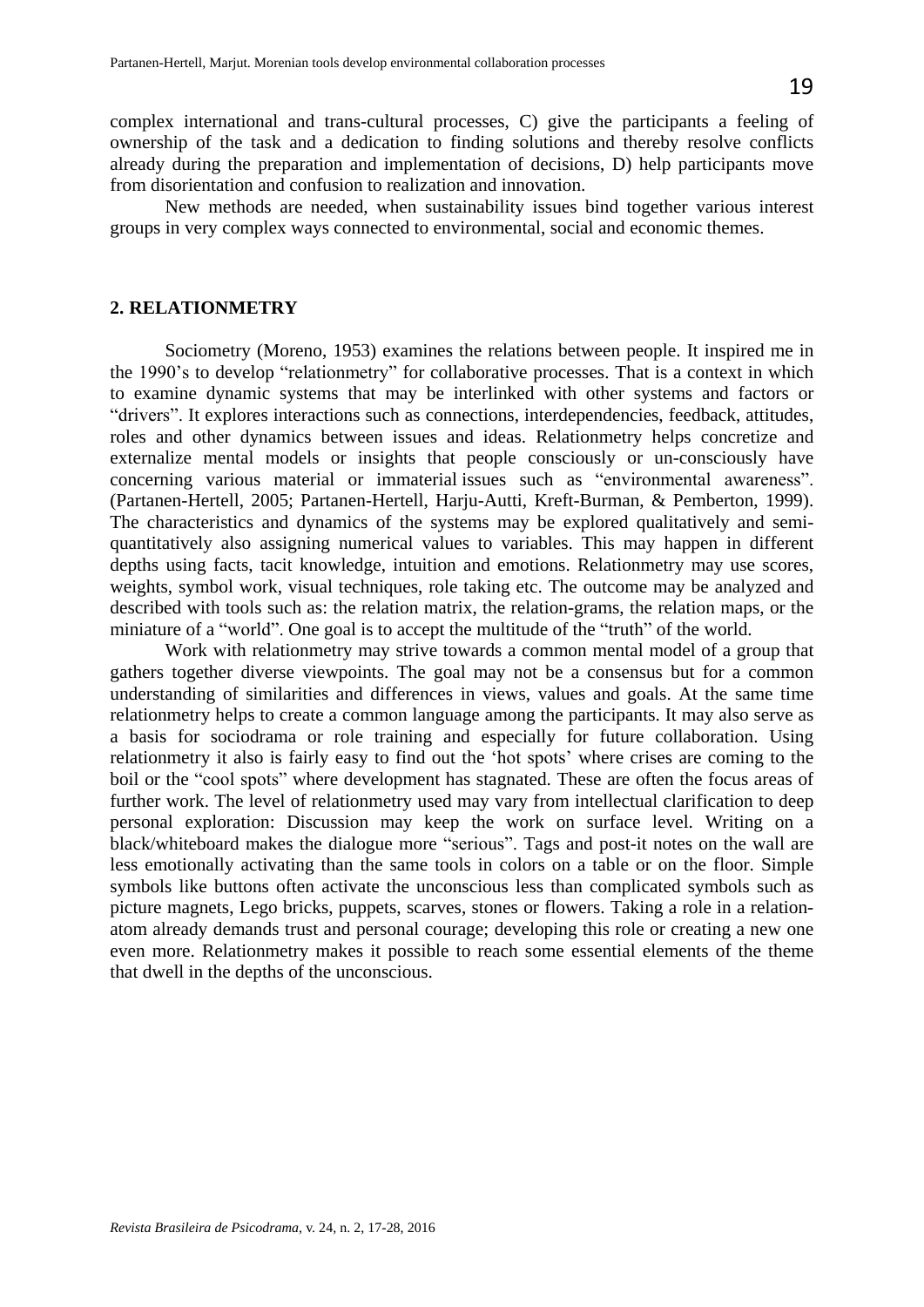

Figure 1. Parties and goals of transnational environmental planning; a system of interest groups and their cultures, countries, languages, hierarchies, motives and knowledge.

Environmental issues tangle multi-scale scientific, economic and social viewpoints together – not to mention national and cultural attitudes and interests (Figure 1). Sustainable decisions are based on a common understanding and goals but the means to achieve them may be very different or even contradictory (Harju-Autti, 2016). Thus participatory meetings are used as an important methodological tool. In those processes it is crucial to invite and motivate the relevant interest groups to collaborate. The use of the tools of relationmetry and sociodrama may help to identify interest groups and their objectives and culture. The themes of collaboration where Morenian methods have been used vary from the analysis of environmental accidents to the exploration of communicative ways to influence water protection, and from enhancing multinational environmental awareness to creating of a good basis for a concrete project (Partanen-Hertell, 2009a, 2010a; Partanen-Hertell et al., 1999).

SCENES, a four-year EU funded research project, was a good example of a complex long-term collaboration process in an environmental context. It explored the views, values and mental models of stakeholders from pan-European, Baltic regional and 10 pilot areas within Europe with their own panels, and strived to connect them to each other and to quantified data (Figure 2 e). SCENES aimed at developing a set of comprehensive scenarios for Europe's freshwater futures up to 2050. The goal was that those scenarios would work as a reference point for long term planning of European water development, alert policymakers and other stakeholders about occurring problems, and take into account surprises and uncertainties pertaining to water resources.

The number of participants of each panel workshops was on average 22. In the workshops tasks were done with the whole group, in small groups, and some individually.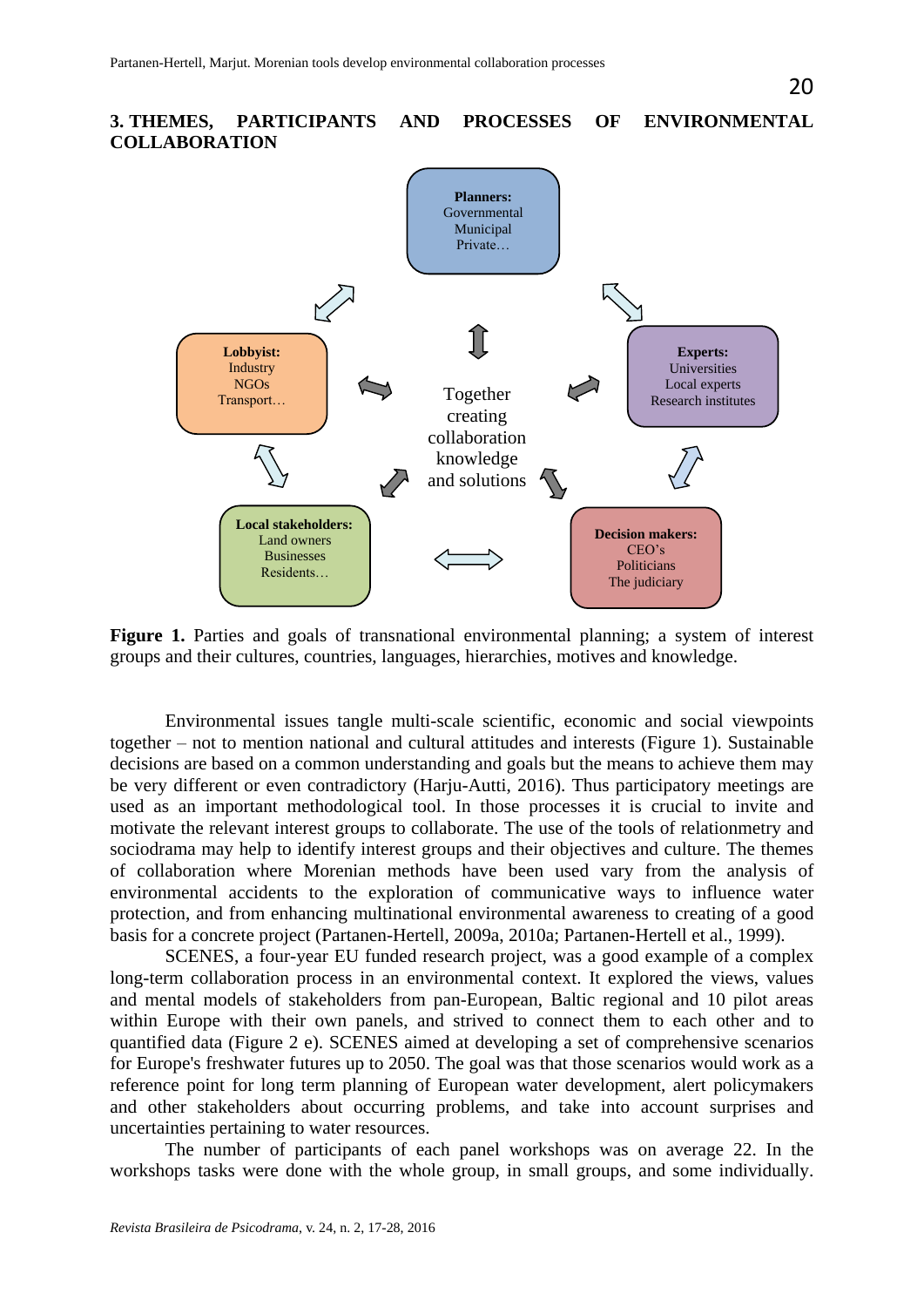Participants were mostly water management people, but scientists, farmers, members of NGOs, journalists, representatives of industry, irrigators, and government officials were also often present (Sarkki, Varjopuro & Vliet, 2011). Special attention was paid to the description of the methodology used for scenario development (Vliet, Kok, Lasut & Sendzimir, 2007) and to the design of the participatory scenario-building process. The panels met three to four times at half year intervals. At each level panels were designed to consist of a meaningful mix of stakeholders (Kaljonen & Varjopuro, 2011).

At first existing scenarios were selected and available information on drivers and policies assembled. This was run through a quantitative computer model of pan-European water availability (WaterGap). Then more refined scenarios (storylines) of up to 2050 were developed at both the pan-European and regional scales, with participatory panel workshops. The storylines explored, for example, how social, financial, economic and cultural changes will modify the future demand for water in Europe and how the coping capacity of people in various parts of Europe to drought can be increased over time. The quantitative scenarios were used to check the consistency of the qualitative scenarios, to provide numerical information and to "enrich" the qualitative scenarios by showing trends and dynamics not anticipated by the storylines. Qualitative and quantitative scenarios provide a powerful combination and compensate for each other"s deficits. The third phase involved a synthesis and dissemination of the output to external stakeholders and end-users (Kämäri et al., 2008).

Several of the participatory methods used in SCENES were linked to sociometry and relationmetry: Talking Pictures, card techniques, spider-grams, Collages of Future, Fuzzy Cognitive Mapping (FCM) and timelines from storyline development and scenarios to backcasting. The participants in the workshops valued highly the process and the networks that were built. Commitment was dependent on the mobilization of linkages that the process of knowledge production was able to build to actual decision-making (Kaljonen & Varjopuro, 2011). Time devoted to exercises and group work played a strong role in the actualizations of different characteristics of good participation (Sarkki et al., 2011).

## **4. CONNECTING THE MORENIAN TOOLS TO ENVIRONMENTAL COLLABORATION**

Meaningful and safe applications of sociodrama, as well as many of the tools of relationmetry require a facilitator who has throughout training in Morenian methods. A wider use of Morenian methods could save time, resolve conflicts, enrich the process and deepen the outcome by giving the participants more insight emerging from unconscious and counconscious levels. However, Moreno (1946/1977, p. vii) considered that co-conscious and co-unconscious states are by definition, such states which the partners have experienced and produced jointly and which can, therefore be only jointly reproduced or re-enacted. The challenge is how to tie the outcome to the reality outside the group.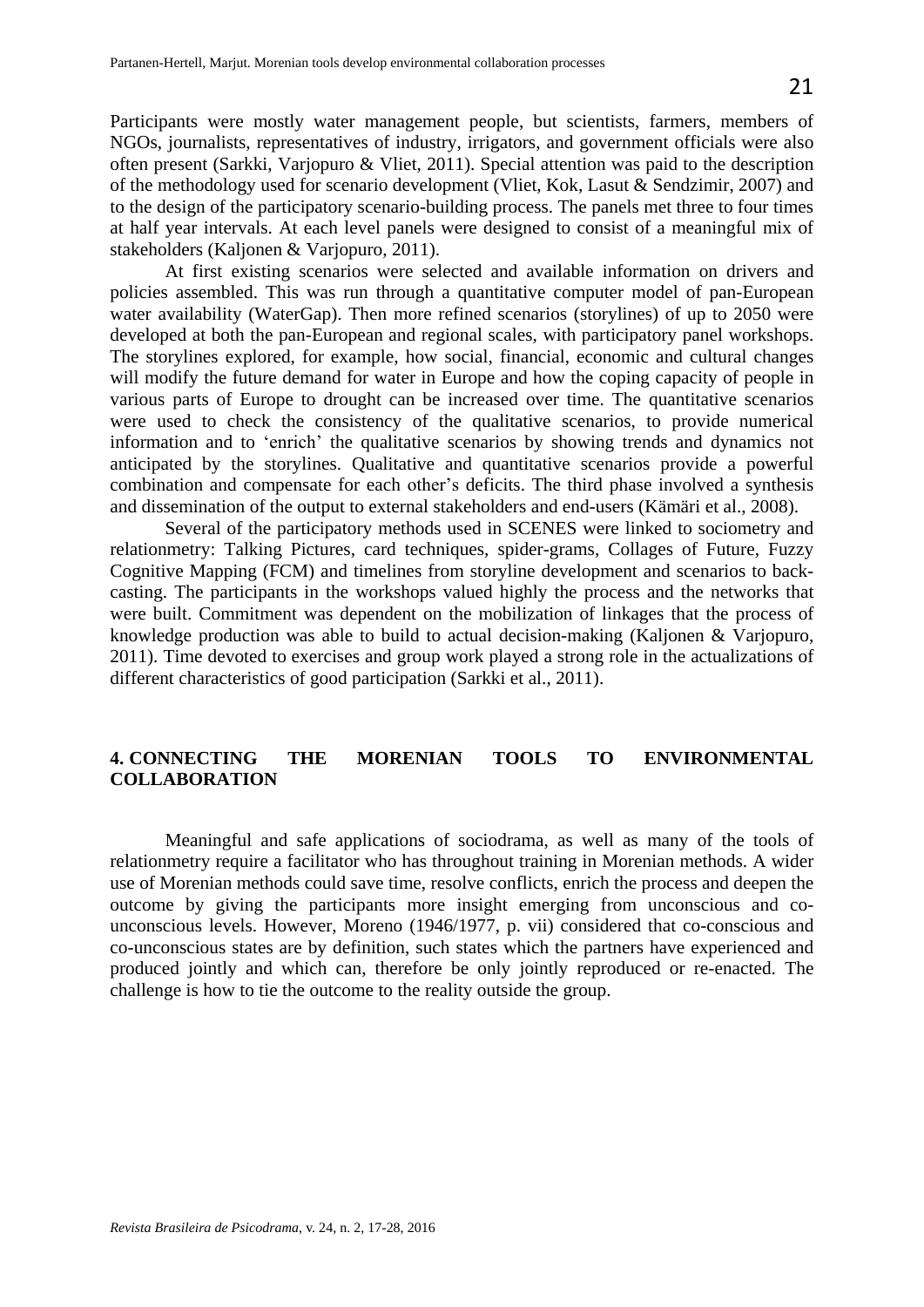

**Figure 2.** Various structures of processes with explicit and/or Morenan tools. The blue ellipses symbolize Morenian or other participatory workshops, the boxes the use of explicit planning methods and the stars the use of computerized models. Arrows show the flow of information and action.

Morenian tools may be used in the form of a workshop or a cluster of interlinked workshops (Figure 2a, b, c), as a part of a single process (Figure 2d) or in connection to a complex process (Figure 2e). The aim may be a learning process for participants or an attempt to produce semi-quantified or quantified factors for further analysis. They may also be used as a tool of understanding when the results from research are analyzed. Understanding concepts like "global cross-national environmental awareness" and "environmental worldviews in organizations" (Harju-Autti, 2016) could deepen. The goal is to form a picture of various interpretations of "facts" and causalities or of human behavior connected to them. Hidden agendas and different understanding of the key points, affected by human sets of attitudes and emotions are powerful aspects enriching the process.

## **5. MORENIAN TOOLS IN A CREATIVE COLLABORATION PROCESS**

Workshops have been a mixture of collaborative dialogue and Morenian exercises. Below are the main steps of the work (Partanen-Hertell, 2009a, 2009b, 2010a, 2010b):

### **Preparation, selecting the Morenian tools, and the warm up process for the facilitator:**

Focus on gathering information on the task and theme of the collaboration process as a whole. Identify the stakeholders and a possible combination of them to build up participatory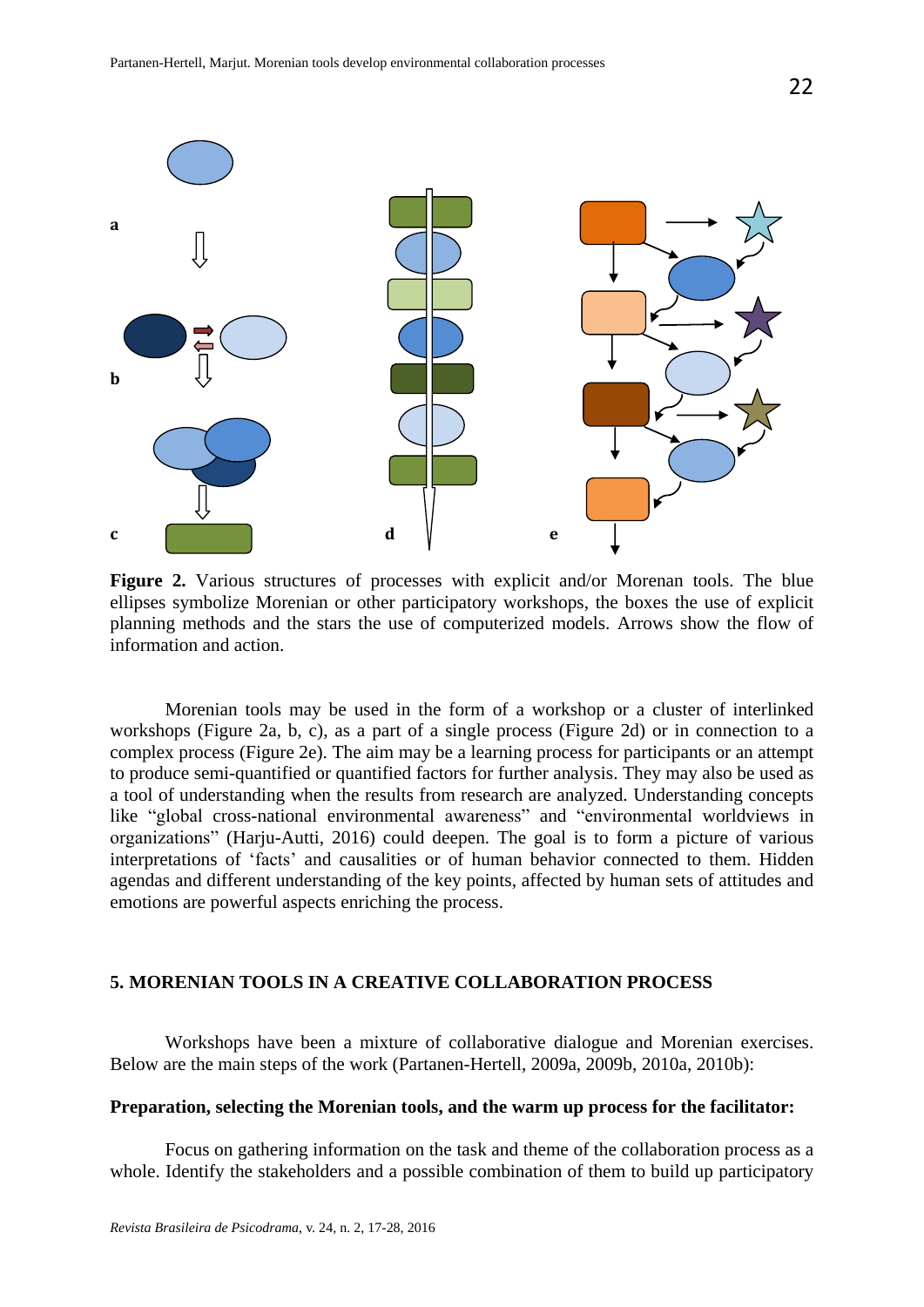*Possible tools: Relation-grams, expert networks, home pages of organizations etc.* 

### **Space and tools of the workshop, territory, time management:**

Consider the space: enough room and tools for relationmetry, sociometry and sociodrama? Territory must build trust: In which country the workshop takes place? Who owns the building? Time management affecting motivation and energy: when (morning / afternoon / evening), how long (half a day / two days / a week), with which frequency (every week / once a month / every half year)?

*Possible tools: Dialogue with other organizers, relationmetry, visits to the place etc.*

### **Warming up the members of the group, creating trust and developing "tele":**

Most essential in the beginning is forming a group, getting to know its members and creating enough trust and tele for the next step: What kind of group is this? What are the goals of the gathering? Which stakeholders are present? How are the participants connected to the process and to each other? Who has power? How is the theme linked to each participant"s individual concerns? What worries do the participants have about the theme and each-other? *Possible tools: Discussion, storytelling, symbols, pictures, card techniques etc.* 

#### **Warming up the group to the theme:**

Warm up the group to the actual task. Avoid working at too intimate a level. Questions linked to this step are: Which issues are connected to the theme? How are the questions or the participants connected to each other? What kind of mental models or cultural conserves around the theme exist in the group? What kind of resistance and defenses are present? *Possible tools: Dialogue, short narrative examples, sociometry, relationmetry etc.* 

### **Setting up the stage and deciding upon a scene and a case:**

Create a common mental model of the theme with the group by helping the participants to unify their personal mental models (Figure 3 and 4). The concrete common mental model can be set up on a black/whiteboard, table or on the floor. The 'issues' may include factories, lakes, organizations, roles etc. and the links between them. The goal is not consensus but visualizing different views and connections. When the 'big picture' is ready it is possible to use it to focus on the case. The scene and the case can be real or imaginary. Questions: What kind of material or immaterial issues are connected to the topics? What kind of dynamics is present? What kind of attitudes and emotions are linked to them? Is something missing? What is really important here? Where are the hot spots or cool spots? Where should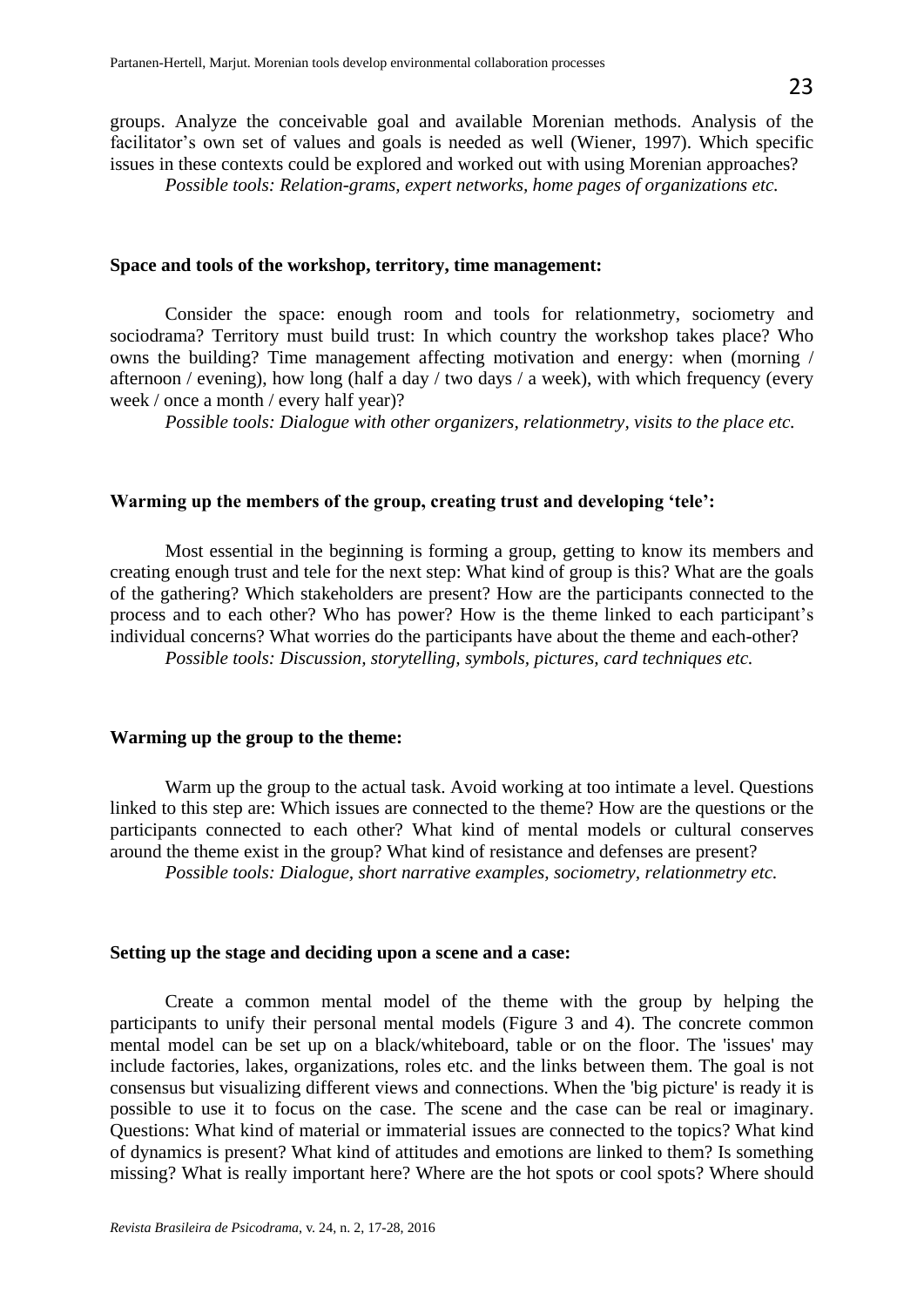we focus? What kind of scene, time, roles and script could illustrate this "world"? *Possible tools: Sociometry, relationmetry with symbol work, scoring etc.* 



Figure 3. Individual mental models and values connected to the case; relationmetry and symbol-work unveil individual tacit knowledge and help concretizing it to the other participants.



Figure 4. A common mental model connected to the case; relationmetry and symbol-work help combining individual knowledge, unveiling new issues and creating new values in the group.

## **Deepening the level of the process by taking roles and acting:**

Your role as a facilitator changes into the role of a sociodrama director. Wake the scene to life. Ask the participants to take a role – maybe a role that they have earlier talked about. This role is often a person, preferably not their own, but can also be an institution or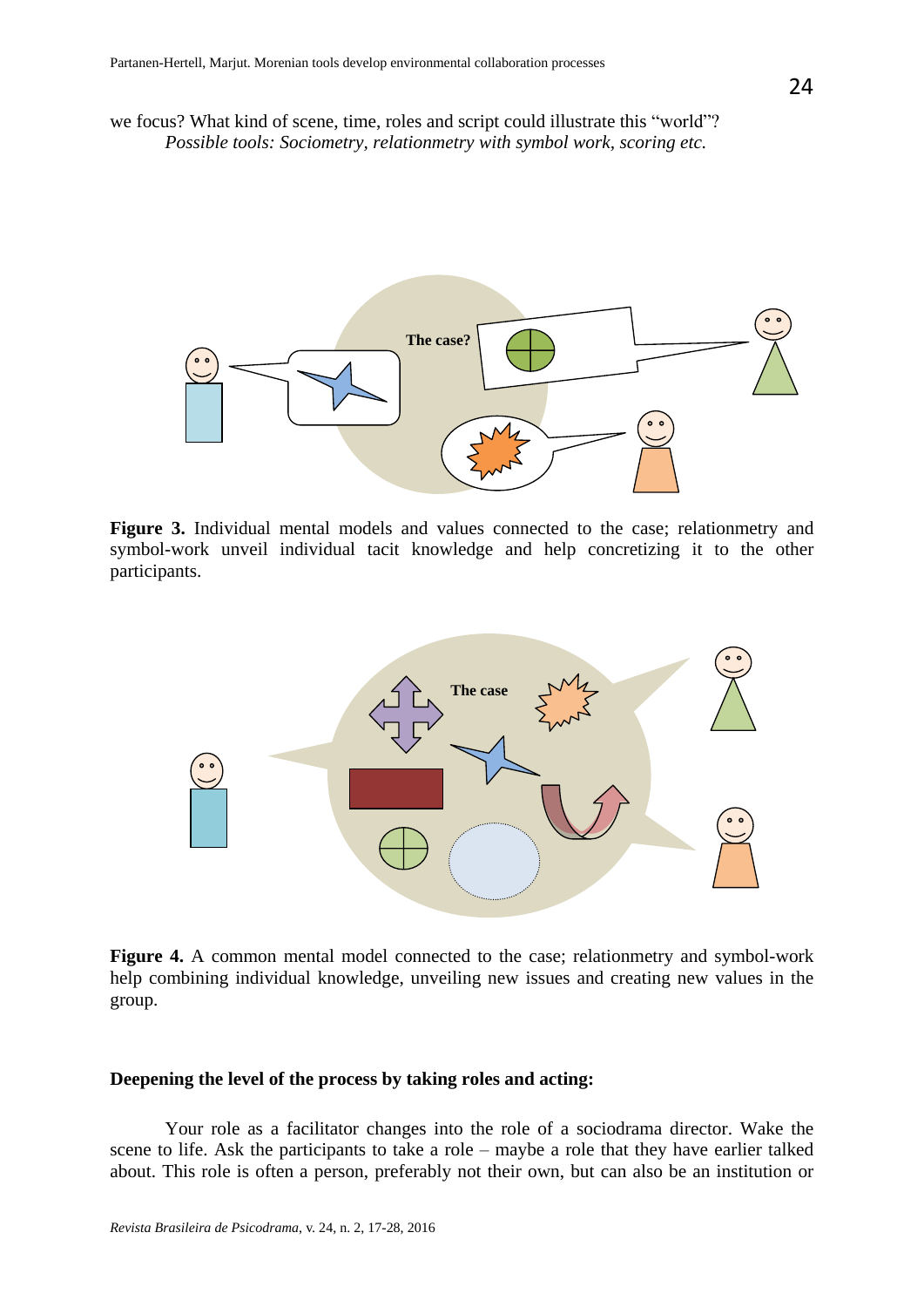any other object. The whole group might join to the scene and build up a sociodramatic stage. Which sociodramatic tools help the authentic creative group process? Which problems tend to arise in teams, networks or collective relationships? What kind of goals, values, emotions, networks, connections, and hidden agendas are connected to various roles in sociodrama?

*Possible tools: A short sociodrama or vignette, role-taking, role reverses etc.* 

#### **Changing and developing the roles and scenes:**

Explore the stage together from various standpoints by helping the roles to develop and the scene to change. There may be different gatherings of the roles and the timeline may be shifted backwards or forwards. The focus is on questions like: What are the main concerns from different standpoints? What are the future trends? What in the past has led to the current situation? What is unfolding from the unconscious and co-unconscious of the participants? *Possible tools: Sociodrama with multiple acts, various sociodrama techniques etc.* 

### **Catharses of intellect, attitudes and emotions:**

Help the participants to integrate the experiences from the different roles, actions and storylines of the sociodrama. There usually occurs among the participants catharses of intellect, attitudes or emotions. The director may help the process along with questions, one example being: When really looking inside the roles you have taken; what do you find?

*Possible tools: Monologues, letters, writing on colorful tags, symbol work, relational and social atoms, sociometry, dialogue etc.* 

### **Emotional sharing:**

With powerful Morenian methods emotional sharing is essential. On a personal level it means expressing emotions, experiences and views connected to the roles, storyline and to real life. Ask questions like: What touched, impressed or astonished you here? What have you experienced here which reminds you of your real life? Which were uncomfortable issues? *Possible tools: Discussion in pairs, small groups and the group as a whole etc.* 

### **Deepening the integration of results by processing:**

Process later the sociodrama and relationmetry with the participants to deepen the understanding of the theme and the issues connected to it. Natural questions in this step are these: What did we understand and learn about the case? How is the systems intelligence of a person activated when stepping into multiple other shoes? What is important to bear in mind or to do when proceeding? What kinds of commitments are needed among the stakeholders?

*Possible tools: Dialogues in groups, relationmetry, spider-grams, relation-matrix etc.*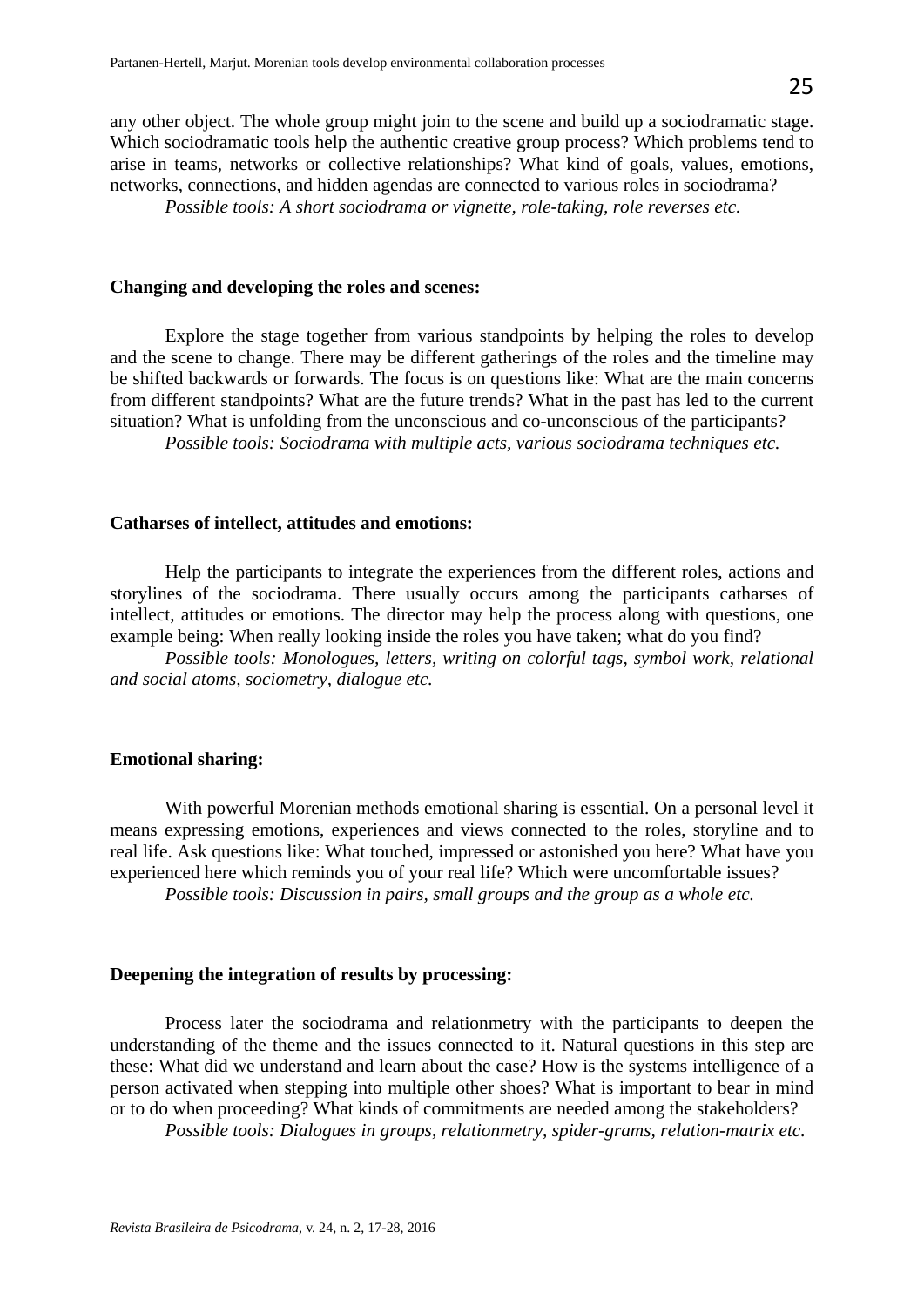#### **Documenting the outcome to be communicated to external stakeholders or peer groups:**

In order to connect the outcomes to the overall process, good documentation and rendering the outcome to fit the formal communication and decision making of the overall process is essential. Questions to the group include: How is it best to communicate the outcome to external stakeholders? How is it possible to consolidate the commitments needed?

*Possible tools: Collecting material produced, observers taking notes and transcribing discussions, video recordings, photos, writing outputs and goals in a 'peer-group language' .* 

#### **Follow up the use of the results and commitments:**

Follow up and evaluation are crucial especially when the work with Morenian tools is a part of a complex collaboration (Figure 2 e). In a long-term collaboration this also gives the opportunity to make adjustments to the Morenian working process. What kind of impact has Morenian work on the whole collaboration? Were the outcomes useful in the long haul? What could be modified to get better results? How to disseminate results to a wider audience?

*Possible tools: Questionnaires, follow-up workshops and meetings, reports of acts.* 

#### **6. DISCUSSION**

In environmental context Morenian methods united with explicit planning tools may lead to a process, which change the attitudes and mental models or immaterial cultural conserves of the participants thus reshape their way of acting in life (Figure 3, 4). Also the documented outcome of the process is a new cultural conserve that stimulates spontaneity and creativity in its' sphere of influence. The use of time in the various stages of the process is significantly different when utilizing Morenian methods compared to traditional workshops. Time is needed for the warm up, group formation and for building trust. The real pay back usually comes from the efficiency and the depth of the outcome. The skillfulness of the facilitator to make use of the dynamic stages of the group, contributes to the whole process. Can it be proved that when Morenian methods are used a lot of time and throw backs can be saved in the subsequent work especially in the implementation process due to the different mental models having already been unveiled during the earlier stages? Aiming at seeking consensus may kill the various views and at the same time the richness of reality. The participants should see themselves as individuals and on another level as representatives of an interest group. It usually improves the outcome if all the stakeholders are represented in the group in order to get all the relevant views into the process. How do the selecting, timing and forming of the group impact the participants' willingness to bring forth their own opinions?

Relationmetry seems to be a tool to unveil individual tacit knowledge and mental models and combine them into a common model, which often also contains conflicts. This outcome represents more or less the reality of the participants. Is it possible to analyze and utilize the potential increase in systems intelligence of the participants while using Morenian tools during the process? Could a method be found for researching how much the Morenian methods can increase the transfer of tacit knowledge between the participants and further from the participants to their peer groups, during and after the process? It is important to thoroughly document common understandings and consolidate the commitments reached.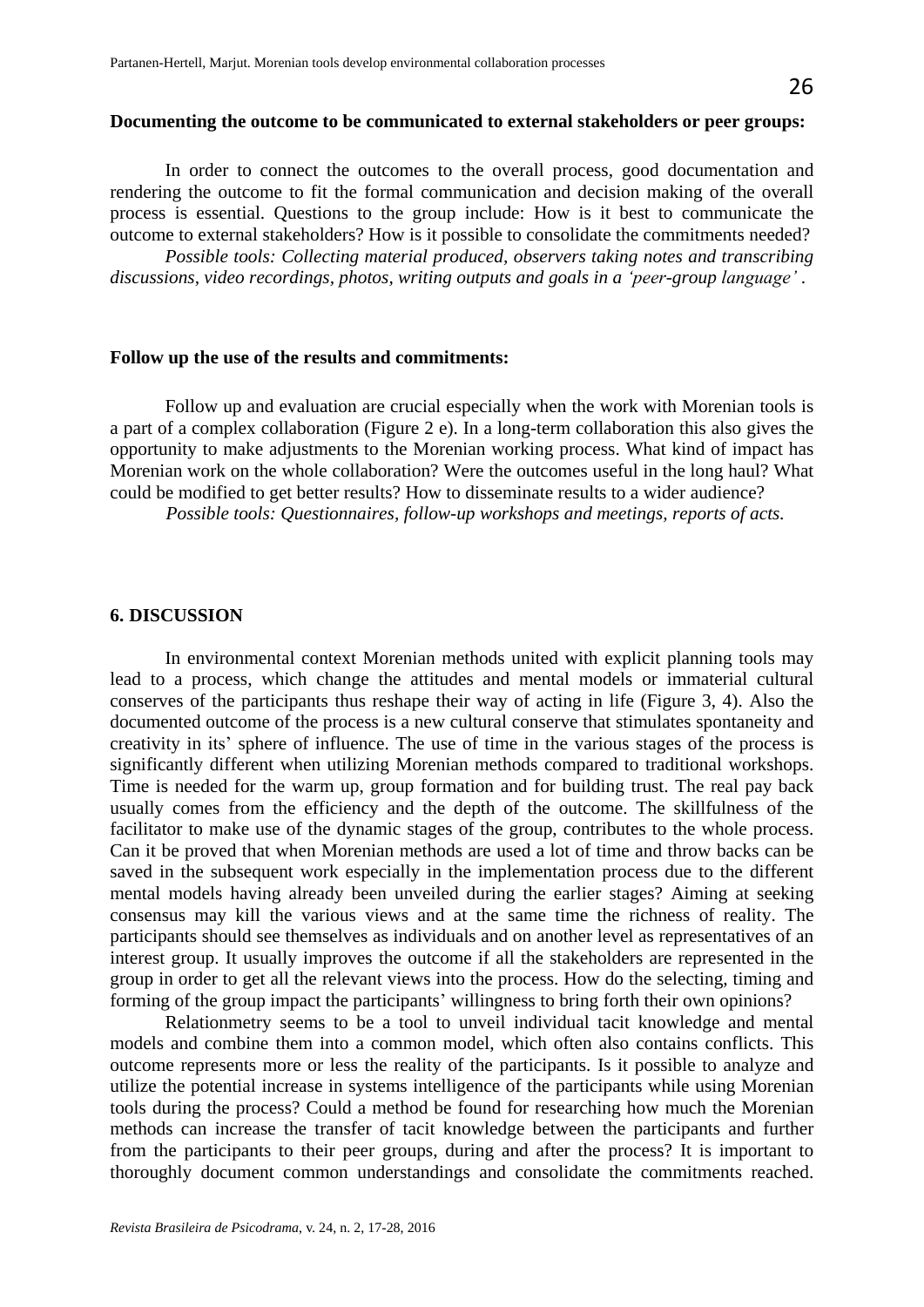Also the significance, relevance and character of the outcome should be realized. It can be misleading, when some semi-quantitative results of Morenian workshops are used as input data "facts" for computerized models, which might not be able to understand the "here and now" momentary character of Morenian work. The output of the computerized models can be examined with Morenian tools as well. Some other questions rise as well: Which specific issues could be worked out by Morenian approaches and what could be the benefits or the pitfalls? How should we handle the invisible power and the level of intimacy in the process? How to "read" experts' vocabularies, cultures, languages and values accurately enough?

# **REFERENCES**

Harju-Autti, P. (2016). Global cross-national indicator of environmental awareness, and environmental worldviews in organizations, political parties and individuals (PhD Thesis summary). University of Oulu.Amazon.com.

Kaljonen, M., & Varjopuro, R. (2011). *SCENES Water scenarios raise participation in water management to central stage* (pp. 54-57). Pre-Conference: SCENES Water Scenarios, Budabest Hungary: book of Extended Abstracts.

Kämäri, J., Alcamo, J., Bärlund, I., Duel, H., Farquharson, F., Flörke et al. (2008). *Envisioning the future of water in Europe – The SCENES project*. E-Water, Official Publication of the European Water Association (EWA). Retrieved from <http://nora.nerc.ac.uk/9264/>

Moreno, J. L. (1953). *Who shall survive*? *Foundations of sociometry, group psychotherapy and sociodrama*. Beacon, NY: Beacon House Inc.

Moreno, J. L. (1977). *Psychodrama* (Vol. I). New York: Beacon House. (Trabalho Original publicado em 1946).

Nonaka, I., & Takeuchi, H. (1995). *The knowledge creating company*. NY: OUP.

Nonaka, I., Toyama, R., & Konno, N. (2000). *SECI, Ba, and leadership: A unified model of dynamic knowledge creation*. *Long Range Planning*, 33(1), 5-34. Doi: [http://dx.doi.org/10.1016/S0024-6301\(99\)00115-6](http://dx.doi.org/10.1016/S0024-6301(99)00115-6)

Partanen-Hertell, M. (2005). Systeemiälyn ja mentaalimallien kehittäminen morenolaisilla keinoilla (Developing systems intelligence and mental models by Morenian means). In T. Janhunen, & S. Sura (Eds.), *Miten käytän toiminnallisia menetelmiä?* Resurssi, Finland.

Partanen-Hertell, M. (2009a). *The application of the tools of sociometry, sociodrama and other action methods in the planning process for dealing with environmental issues*. Unpublished paper. Abstract in 17th Congress of IAGP, Rome.

Partanen-Hertell, M. (2009b). *A cross-cultural encounter with environmental problems*. Compendium: 2. International Sociodrama conference. Helsinki, Finland.

Partanen-Hertell, M. (2010a). Sociodrama in Finland - an environmental context. In R.